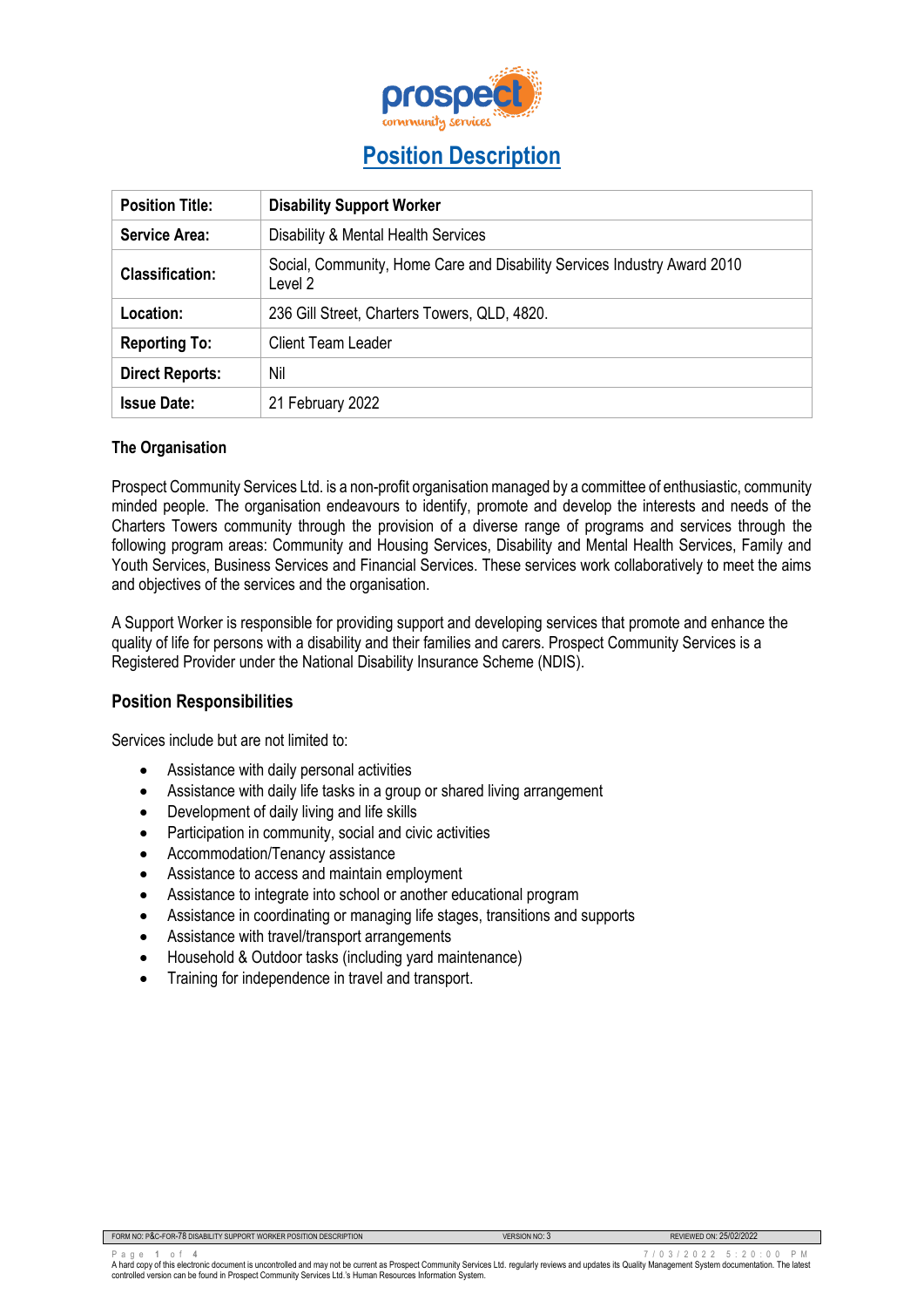

# **Other Duties**

- To perform direct care duties for individual Participants as specified in the Personal Care Profile including (but not limited to):
	- Showering/bathing
	- Dressing/grooming
	- Toileting/bowel therapy
	- Preparing meals
	- Assisting individual Participants with their meals
	- Assist with Participant's physical and mobility requirements/allied health plans in accordance with training provided and the relevant workplace health and safety standard, including hoisting/transferring of Participants.
- To provide other support to individual Participants as required such as:
	- Personal administration, shopping for and with Participants, banking and paying bills
	- Supervision of Participant's medication requirements
	- Washing and ironing of personal clothes
	- Ensuring that bathing areas and Participants' appliances are kept in a clean condition
	- Performing household duties and ensuring the house is clean and tidy
	- Tidying of Participant's rooms
	- Identifying the need for, and supporting Participant to attend medical/therapist appointments
	- Behavioural support
	- Transport as required.
- Participate in developing and monitoring individual care plans and be accountable for their outcomes.
- Facilitate community inclusion and participation, dependent on individual needs, abilities and preferences, and support Participants to establish and maintain relationships and interests through access to community activities, venues and services.
- Encourage positive and socially appropriate behaviour, and effectively manage challenging behaviour.
- Awareness of Workplace Health and Safety procedures for Prospect Community Services and report any identified risks to the Workplace Health and Safety Manager at Prospect.
- Maintain Participant confidentiality at all times.

## **Organisational**

- Taking reasonable care for their own health and safety and ensuring their acts or omissions do not adversely affect the health and safety of other persons.
- Implementing Prospect Community Services Ltd.'s work health and safety risk management processes.
- Complying with all related legislation, regulations, standards, codes, guidelines, and quality frameworks.
- Adhering to Prospect Community Services Ltd. policies, procedures, and guidelines.
- Performing designated tasks and duties as rostered, and undertaking such other reasonable tasks and duties as instructed by Prospect Community Services Ltd.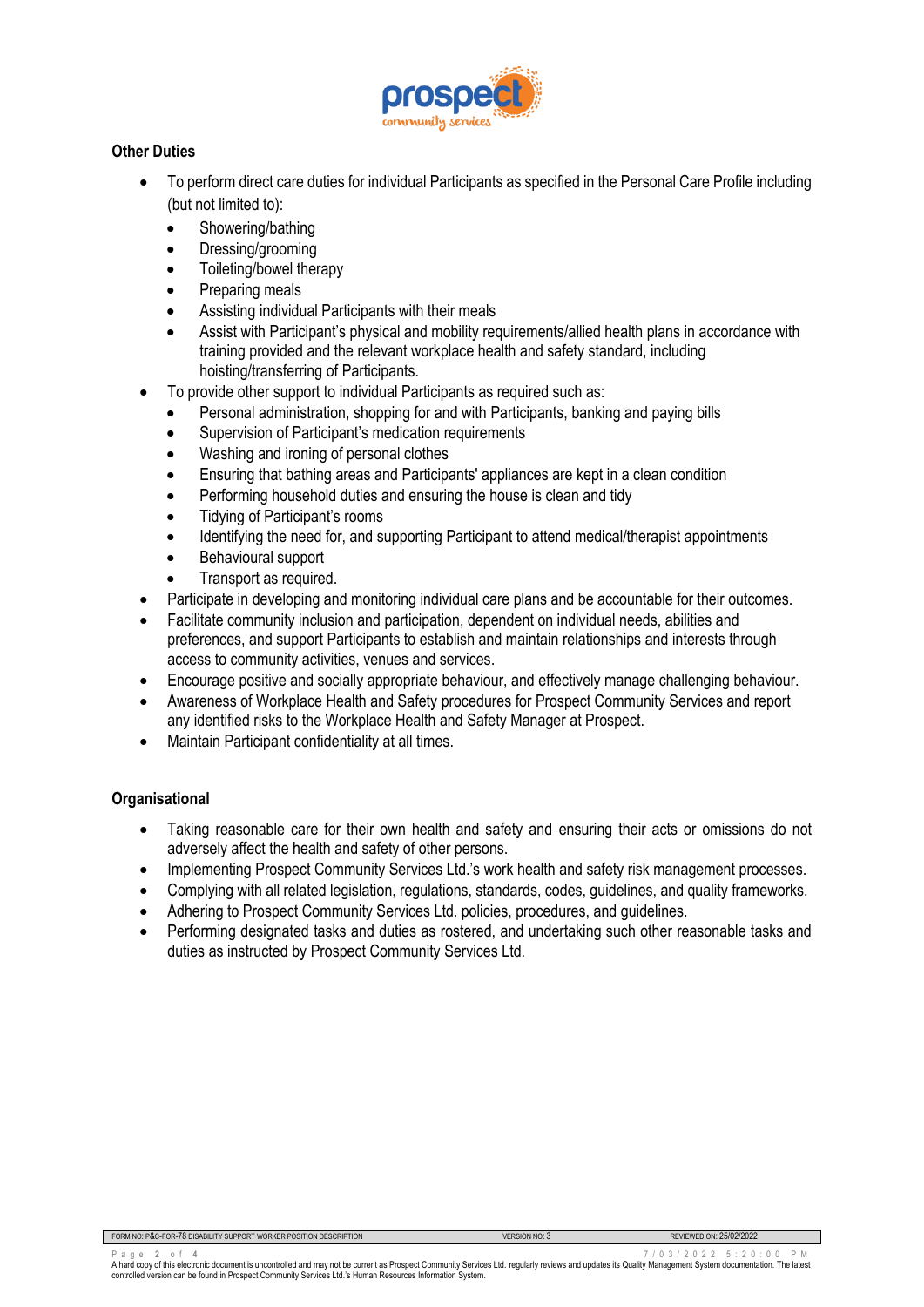

# **Key Selection Criteria**

#### **Qualifications/Experience**

- Certificate III in Individual Support (Desirable) or willingness to obtain
- Experience in working with persons with a disability, their family and/or carers.

#### **Skills and Attributes**

- Demonstrated skills supporting and caring for adults and children with complex support needs e.g. challenging behaviours, complex medical supports.
- Demonstrated ability to establish a professional working relationship with Participants that is supportive, encouraging and challenging.
- Ability and willingness to work in a diverse range of settings including but not limited to a person's home or place of residence, other services, community groups and other community settings.
- A demonstrated ability to maintain Participant records and statistical data and undertake administrative tasks.
- A demonstrated ability to work cooperatively with staff and the Board of Prospect Community Services.
- A demonstrated ability to work flexibly and with initiative, with limited supervision
- Trustworthy and able to maintain high ethical standards and information confidentiality.
- Demonstrated ability to work independently and as part of a team.
- Punctual, reliable, organised, and able to work well under pressure to meet agreed schedules and timelines and deliver agreed outcomes.

## **Mandatory Requirements**

- Possession of, or eligibility to obtain, a current, valid Blue Card Positive Notice (Working with Children check).
- Possession of, or eligibility to obtain, a current NDIS Worker Screening Prescribed Notice (Criminal History Screening)
- Ability to pass Drug and Alcohol Screening
- Current Covid-19 Vaccinations
- Current Queensland Driver Licence
- Possession of, or eligibility to obtain and maintain a current First Aid certificate
- Have a Smartphone and reliable, registered, and insured Motor Vehicle.

Page 3 of 4 0 2 2 5 : 20 0 PM<br>A hard copy of this electronic document is uncontrolled and may not be current as Prospect Community Services Ltd. regularly reviews and updates its Quality Management System documentation. Th